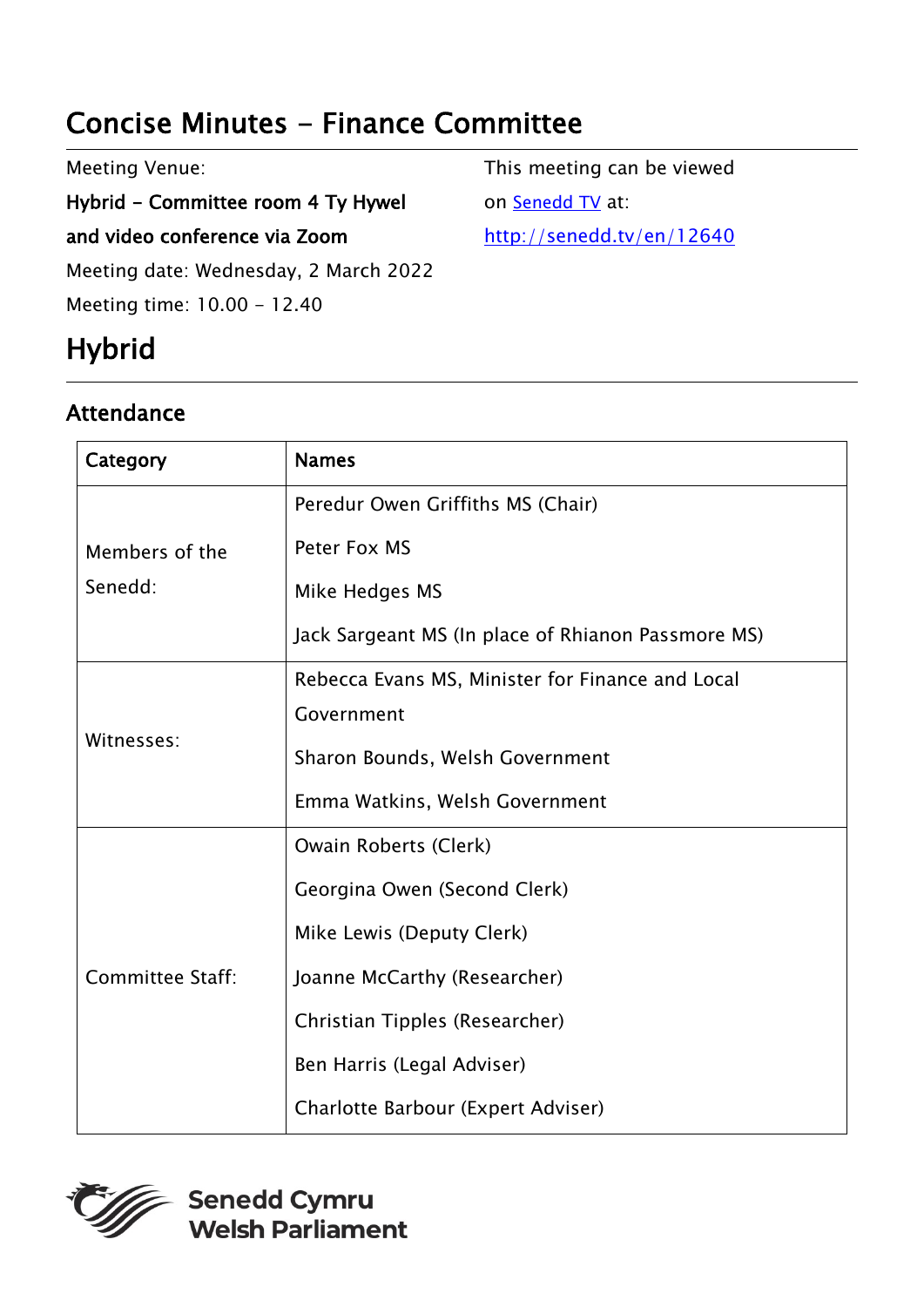#### Private pre-meeting - Informal (09.45-10.00)

#### 1 Introductions, apologies, substitutions and declarations of interest

1.1 The Chair welcomed Members to the hybrid meeting of the Finance Committee.

1.2 Apologies were received from Rhianon Passmore MS. Jack Sargeant MS attended as a substitute.

#### 2 Paper(s) to note

- 2.1 The papers were noted.
- 2.1 PTN 1 Letter from the Chair of the Equality and Social Justice Committee to the Minister for Social Justice: Future Generations Commissioner - 15 February 2022
- 2.2 PTN 2 Letter from Audit Wales: Audit Wales Fee Scheme 2022-23 15 February 2022
- 2.3 PTN 3 Letter from the Chair of the Children, Young People and Education Committee: Engagement with Children and Young People - 18 February 2022

## 3 Welsh Government Second Supplementary Budget 2021-22: Evidence session

3.1 The Committee took evidence from Rebecca Evans MS, Minister for Finance and Local Government; Sharon Bounds, Deputy Director Financial Controls; and Emma Watkins, Deputy Director, Budget and Government Business on the Welsh Government Second Supplementary Budget 2021-22.

3.2 The Minister agreed to provide the Committee with the following information: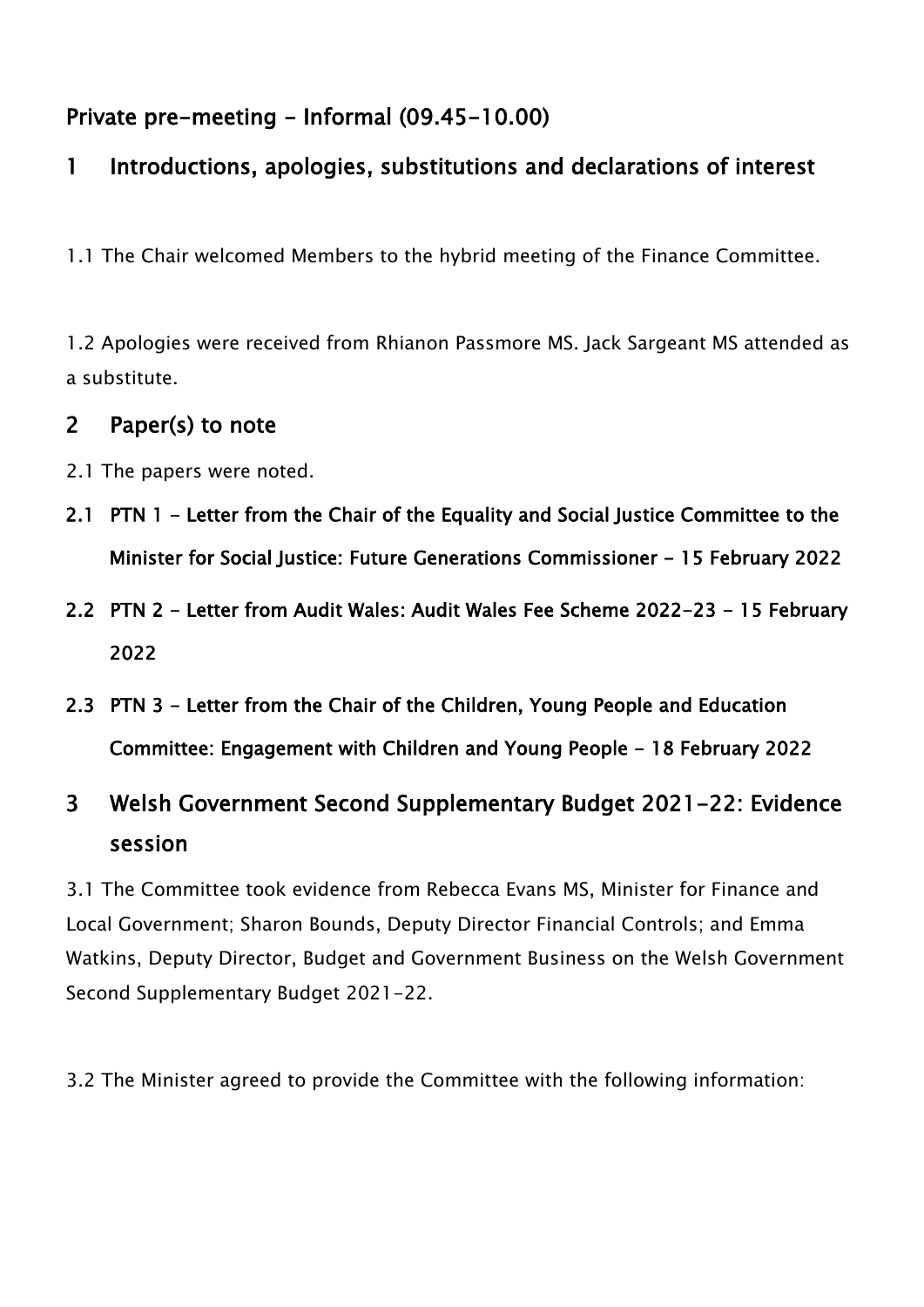- An update on the changes to Welsh Government funding for the financial year 2021-22 included in the UK Supplementary Estimates 2021-22 and the impact on the funding available for the remainder of the year.
- An update on the healthcare service overspend that was written off in England and any Barnett consequentials received by the Welsh Government as a result.
- An update on funding allocation for health care professionals in the voluntary sector, in particular, hospices and unpaid carers.
- An update on the funding allocation for the new curriculum, in particular, the specific objectives of this funding.
- An update on the funding allocation for upgrading school buildings in relation to the provision of free school meals.
- An update on the formal evaluation commissioned by the Welsh Government on its business support schemes that were introduced during the COVID-19 pandemic.
- An update on modelling work being undertaken in relation to the future public sector pay bill.
- 4 Motion under Standing Order 17.42 (ix) to resolve to exclude the public from the remainder of this meeting and the meeting on 11 March 2022.
- 4.1 The motion was agreed.

## 5 Welsh Government Second Supplementary Budget 2021-22: Consideration of evidence

5.1 The Committee considered the evidence.

#### 6 Welsh Tax Acts etc. (Power to Modify) Bill: Consideration of key issues

6.1 The Committee considered the key issues and agreed to revisit them at its meeting on 11 March.